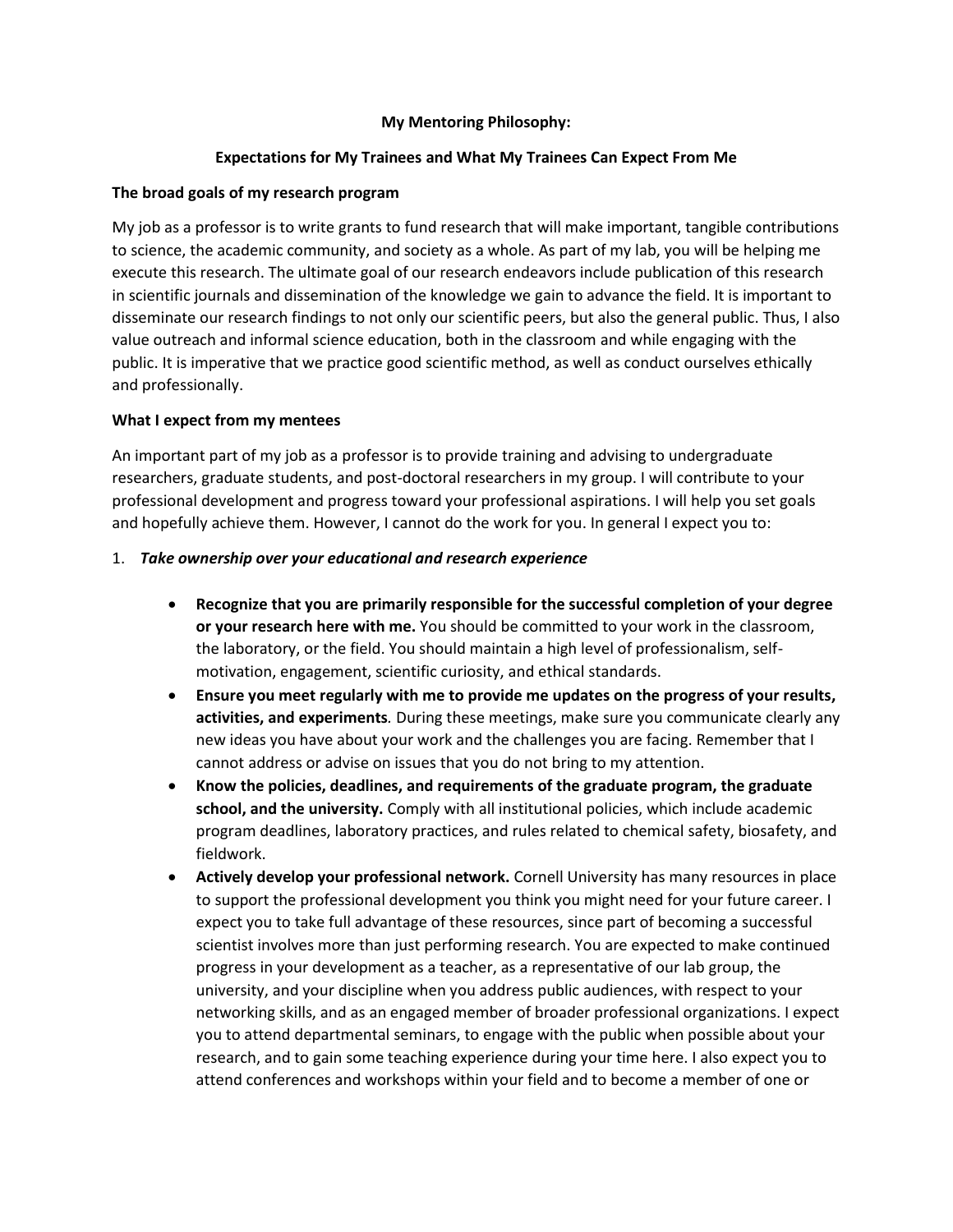more professional societies such as the Ecological Society of America, the Entomological Society of America, The American Society of Tropical Medicine and Hygiene, etc.

## 2. *You will be a team player*

- **Attend and actively participate in all group meetings, as well as seminars that are part of your discipline or educational program.** Participation in group meetings does not only mean presenting your own work, but by providing support to others in the lab through shared insight. In lab meetings you will refrain from using your computer, cell phone, or iPads as it is disrespectful to the larger group to have your attention distracted by personal devices. Please do your part to create a climate of engagement and mutual respect.
- **Strive to be the best lab citizen.** Take part fully in shared laboratory responsibilities and use laboratory resources carefully and within reason. Maintain a safe and clean laboratory space. Be respectful to, tolerant of, and work collegially with all laboratory colleagues. Please respect individual differences in values, personalities, working styles, and theoretical perspectives.
- **Be a good collaborator.** Engage in collaboration within and beyond our lab group. Healthy collaborations demand effective and frequent communication, mutual respect, trust, and shared goals. Effective collaboration is a very important component of our lab mission as well as in doing effective science.
- **Leave no trace.** As part of our collaboration with other research groups, you will often be using equipment that does not belong to our lab. I ask that you respect this equipment and treat it even more carefully than our own equipment. Always return it as soon as possible in the same condition as you received it. If something breaks, tell me straight away so we can arrange to fix or replace it. Mistakes happen, so do not panic over broken equipment. But it is not acceptable to return something broken or damaged without taking steps necessary to fix it.
- **Acknowledge efforts of collaborators.** Appreciate and recognize others' contributions to your work.

## 3. *You will develop strong research skills*

- **You are at a world class institution – take advantage of opportunities to develop and refine your research skills**. I expect you to learn how to plan, design, and conduct high quality scientific research.
- **Challenge yourself by presenting your work at meetings and seminars as early as you can and by preparing scientific articles that present your work effectively to others in the field**. The "currency" in science is peer reviewed, scientific papers – thus they drive a lot of what we do. Further, because our lab is run on tax payer money, we have an obligation to complete and disseminate our findings. I will push you to publish throughout your training program, not only at the end. Student's pursuing a master's degree will be expected to author or make major contributions to at least one journal paper submission. PhD students will be expected to be the lead author on at least two journal paper submissions, but preferably three or four.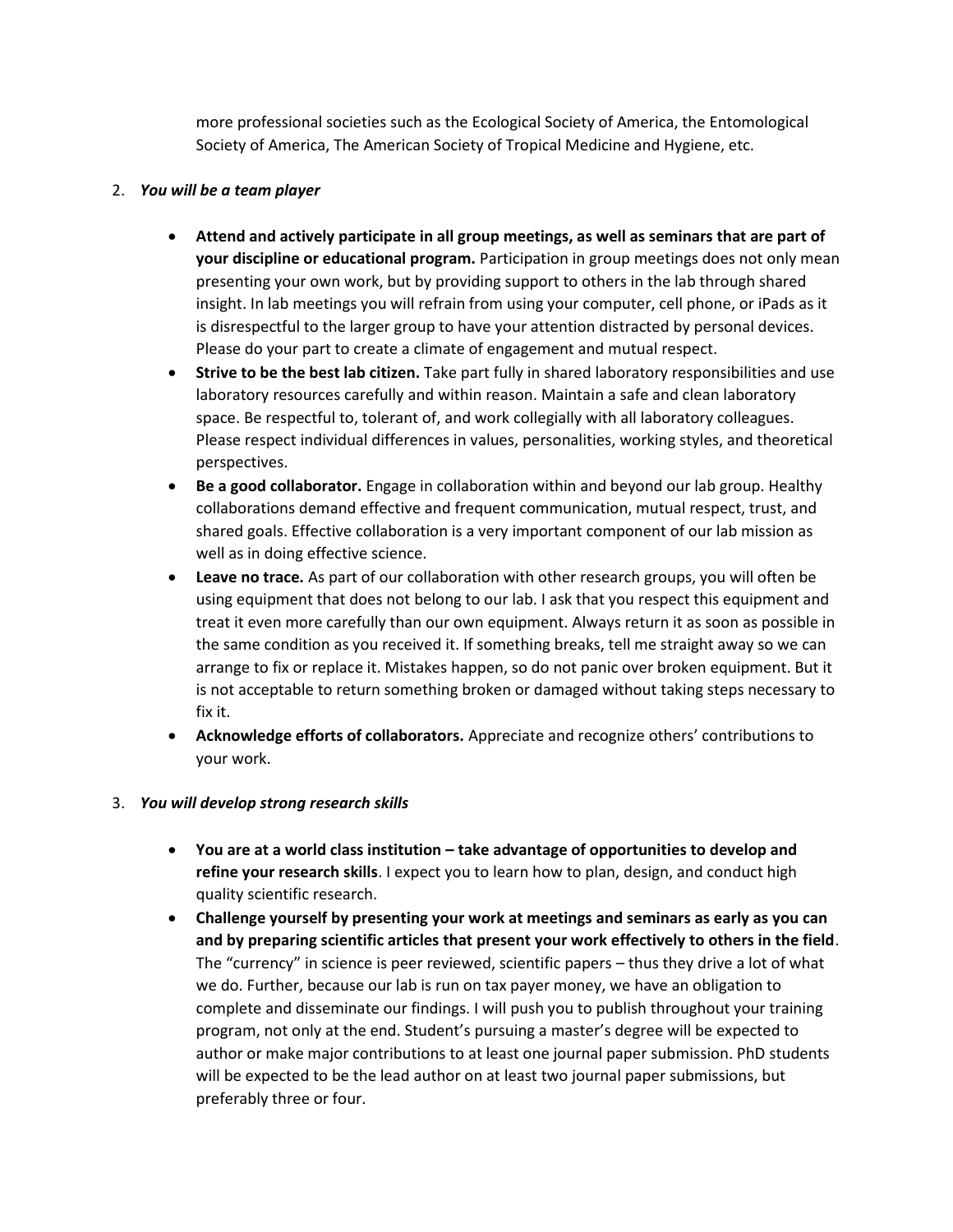- **Keep up with the literature so you can help guide your research**. Block at least 1 hr / week to peruse the table of contents of top journals in your discipline or to do a literature search. Participate actively in journal clubs, or better yet take the lead in organizing one. And, read, read, read. Read within your research focus to understand what has been done and to identify relevant and interesting questions, read more broadly to foster creativity in your thinking about your own field, and also read to satisfy your curiosity. Saving time to read and think can be just as valuable, if not more so, as doing. Your career will not only be defined by the execution of your research, but more so by your ability to think and your creativity in the pursuit of those research questions. To be a nimble thinker, you need a solid and varied knowledge base.
- **Maintain detailed, organized, and accurate laboratory / field records**. Be aware that your notes, records, and all tangible research data are my property as the lab director. When you leave the lab, I encourage you to take copies of your data with you, but one full set of all data must stay in the lab with appropriate and accessible documentation. We have a shared folder on Google Drive where protocols, data, analysis, and any presentations, posters, and manuscripts can be uploaded throughout your time here.
- **Be responsive to advice and constructive criticism**. The feedback you get from me, your colleagues, your committee members, reviewers, and your course instructors is intended to improve your scientific work. Welcome it! Even though it may at times be hard to hear.

## 4. *You will work to meet deadlines*

- **Strive to meet deadlines: this will be the only way you manage your progress.** Deadlines can be managed in several ways, but I expect you to do your best to maintain these goals. We will establish mutually agreed upon deadlines for each phase of your work during oneon-one meetings at the beginning of each term. As long as you are meeting expectations, you can largely set your own schedule. However, it is your responsibility to talk with me if you are having difficulty completing your work. I will consider your progress unsatisfactory if I need to follow up with you about completion of your lab or coursework.
- **Be mindful of the constraints on my time.** I have to manage multiple projects in the group as well as outside of the group, take part in many administrative tasks to ensure the lab is equipped, funded, and in compliance to support lab members' research needs, travel to actively promote our research, actively contribute to teaching multiple university courses, and I have to sit on various departmental / university level committees as general service. When we set a deadline, I will block off time to read and respond to your work. If I do not receive your materials, I will move your project to the end of my queue. Allow a minimum of 1 week prior to submission deadlines for me to read and respond to short materials, such as conference abstracts, looking over data analysis, etc. Please give me 2 weeks to work on manuscripts or grant proposals. Do not assume I can read materials within a day or two, especially when I am traveling.

#### 5. *You will communicate clearly*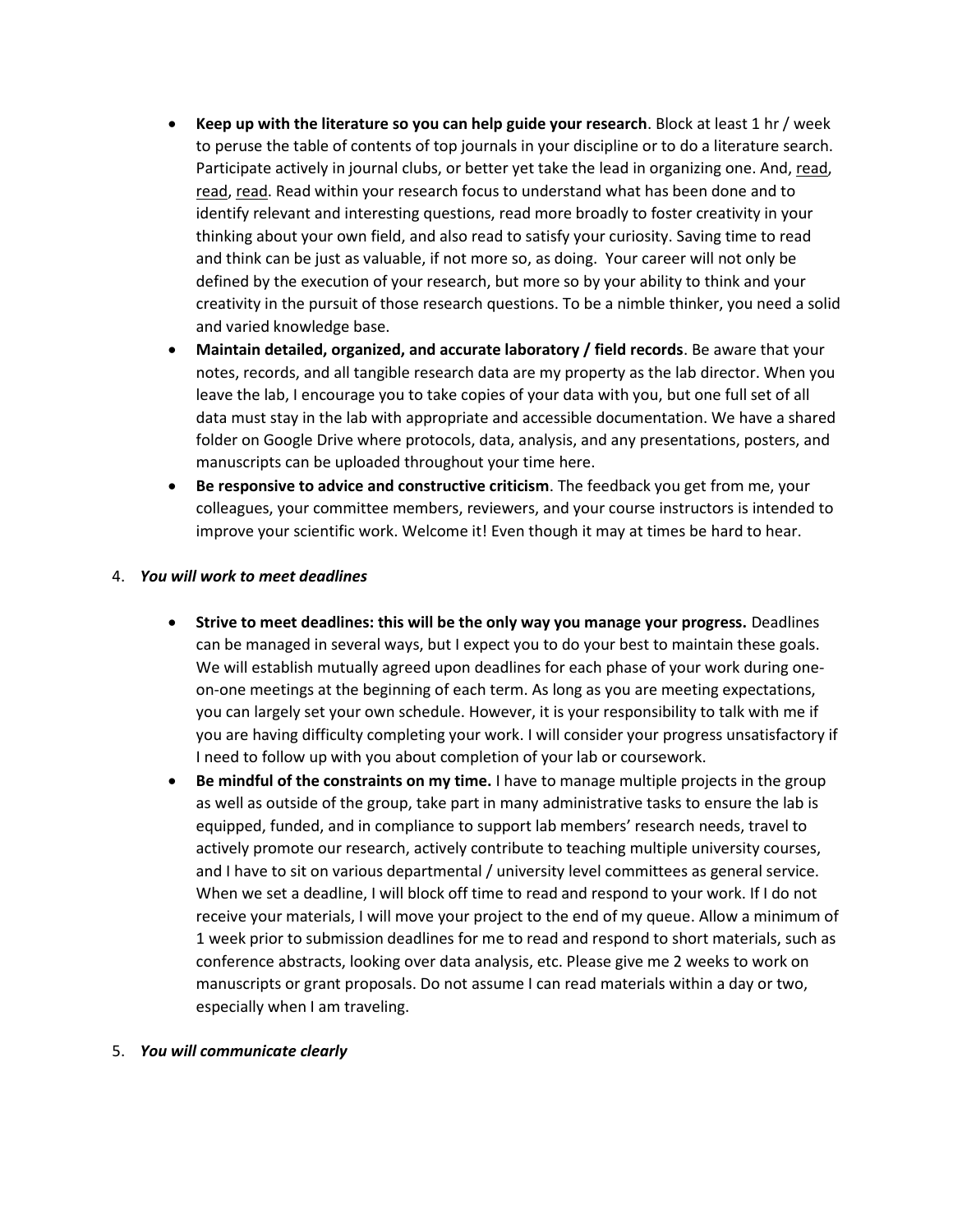- **Remember that all of us are "new" at various points in our career.** If you feel uncertain, overwhelmed, or want additional support please overtly ask for it. I have been there and understand. I welcome these conversations and view them as necessary.
- **Let me know the style of communication or schedule of meetings that you prefer.** If there is something about my mentoring style that is proving difficult for you, please tell me so that you give me an opportunity to find an approach that works for you. No single style works for everyone; no one style is expected to work all of the time. Do not cancel meetings with me if you feel that you have not made adequate progress on your research; these might be the most critical times to meet with me.
- **Be prompt.** Respond promptly to emails (in most cases 48 hr) to emails from anyone in the group and show up on time and prepared for meetings. If you need time to gather information in response to an email, please acknowledge receipt of the message and indicate when you will be able to provide the requested information.
- **Discuss policies of work hours, sick leave, and vacation with me directly.** Consult with me and notify fellow lab members in advance of any planned absences. I believe that work-life balance and vacation time are essential for creative thinking and good health and encourage you to take regular vacations. Cornell has a vacation policy for graduate students of 10 business days plus the 11 days that are official holidays (week between Christmas and New Year, MLK day, Memorial Day, Labor Day, etc.). However, please clear travel plans with me in advance. I generally am very flexible about vacation and personal leave. As long as you are productive and meeting expectations you can take the time you feel that you need. However, be aware that there will be times (early in your training, when you are balancing course work, or during a field season or a long experiment) when more effort will be needed to devote to work and it may not be ideal to schedule time away.
- **Discuss policy on authorship before beginning any projects and attendance at professional meetings with me to ensure that we are in agreement.** I expect you to submit relevant research results in a timely manner. Barring unusual circumstances, it is my policy that students and post-docs are first author on all work for which they took the lead on data collection and preparation of the initial draft of the manuscript. If you envision yourself continuing on in science and the field of research for which you publish in during your training with me, then it is my policy that first authors can also be corresponding authors.
- **Help other students with their projects and mentor / train other students.** This is a valuable experience! Undergraduates working in the lab will typically be assigned an onsite research mentor (you!) and can provide valuable assistance to your projects as well as give you experience in the mentoring role. Further, undergraduates should be encouraged to contribute to the writing of manuscripts. If you wish to add other individuals as authors to your papers, please discuss this with me early on and before discussing the situation with the other potential coauthors.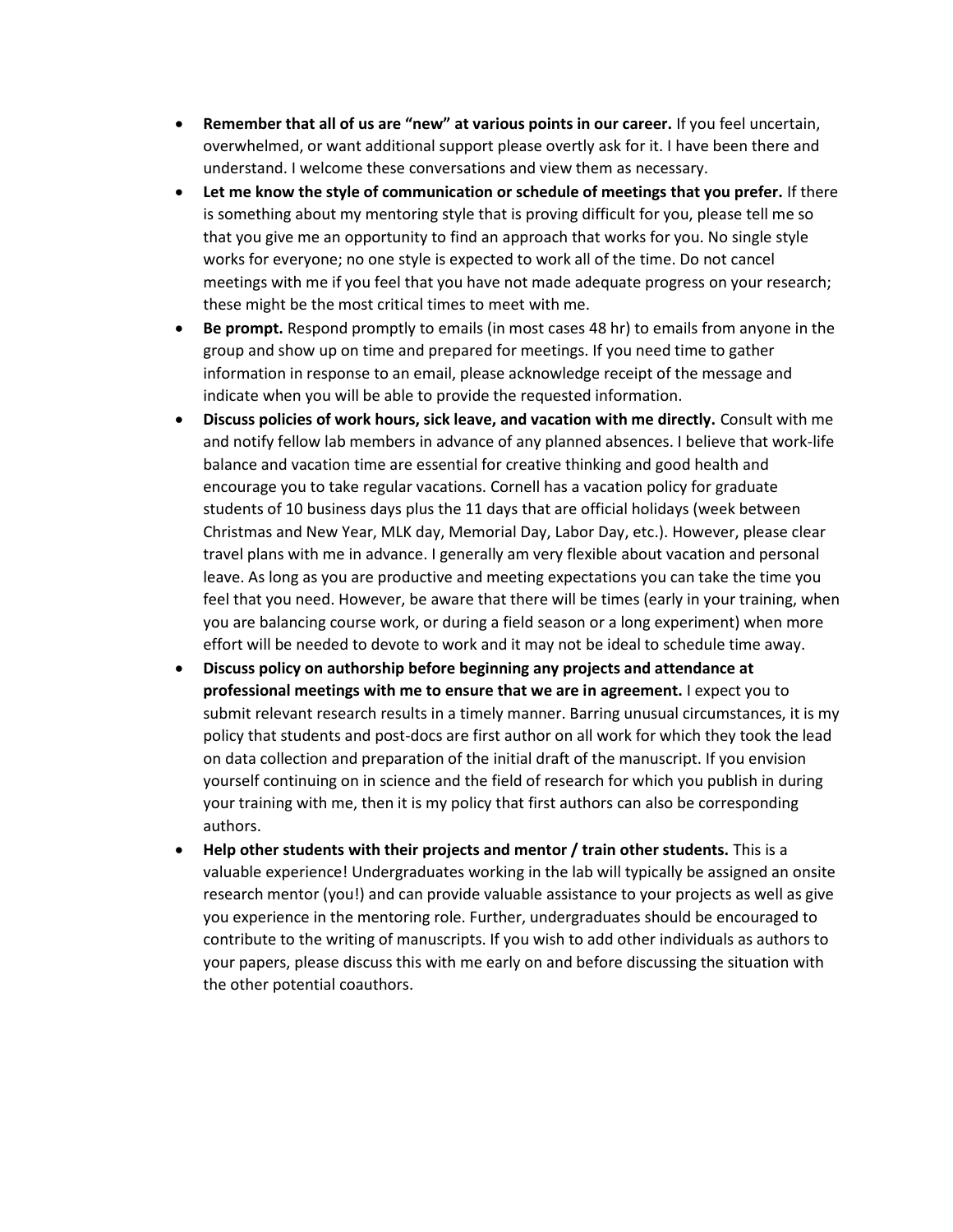#### **What you should expect from me**

- **I will work tirelessly for the good of the lab group.** The success of every member of our group is my top priority, no matter their personal strengths and weaknesses, or career goals.
- **I will be available for regular, weekly meetings and informal conversations.** My busy schedule requires that we plan in advance for meetings to discuss your research and any professional or personal concerns you may have. That being said, if my lights are on in my office my door is open, so feel free to drop in and discuss business. But, please keep in mind that I am often running to teach a class, faculty meetings, or other on campus obligations and may have limited time.
- **I will help you navigate your graduate program of study or the professional development needed for the next stage in your career.** As stated previously, you are responsible for keeping up with deadlines and being knowledgeable about requirements for your specific program. However, I am available to help you interpret these requirements, select appropriate coursework, and select committee members for your oral exams and your dissertation. I am also willing to help find opportunities for professional development that I may not be able to provide to help facilitate entry into a given career outside of academia.
- **I will discuss data ownership and authorship policies regarding papers with you.** These can create unnecessary conflict within the lab and among collaborators. It is important that we communicate openly and regularly about them. Do not hesitate to voice concerns when you have them.
- **I will be your advocate.** If you have a problem, come and see me. I will do my best to help you solve it.
- **I am committed to mentoring you, even after you leave my lab.** I am committed to your education and training while in my lab, and to advising and guiding your career development – to the degree you wish – long after you leave. I will provide honest letters of evaluation for you when you request them.
- **I will lead by example**. I will demonstrate and facilitate your training in complementary skills needed to be a successful scientist, such as oral and written communication, grant writing, lab management, mentoring, and scientific professionalism. I will also encourage you to seek opportunities in teaching, even if not required for your degree program. I will also strongly encourage you to gain practice in mentoring undergraduate students, and to seek formal training through on campus mentoring workshops.
- **I will encourage you to attend scientific / professional meetings and will make an effort to fund such activities.** I will not be able to cover all requests, but you can generally expect to attend at least one major conference per year, when you have material to present. Please use conferences as an opportunity to further your education, and not as a vacation. If you register for a conference, I expect you to attend the scientific sessions and participate in conference activities during the time you are there. Travel fellowships are available through the department and the university if grant money is not available. I will help you identify those opportunities.
- **I will strive to be supportive, equitable, accessible, encouraging, and respectful. I will try my best to understand your unique situation and mentor you accordingly.** I am mindful that each student comes from a different background and has different professional goals. It will help if you keep me informed about your experiences and remember that graduate school is a job with